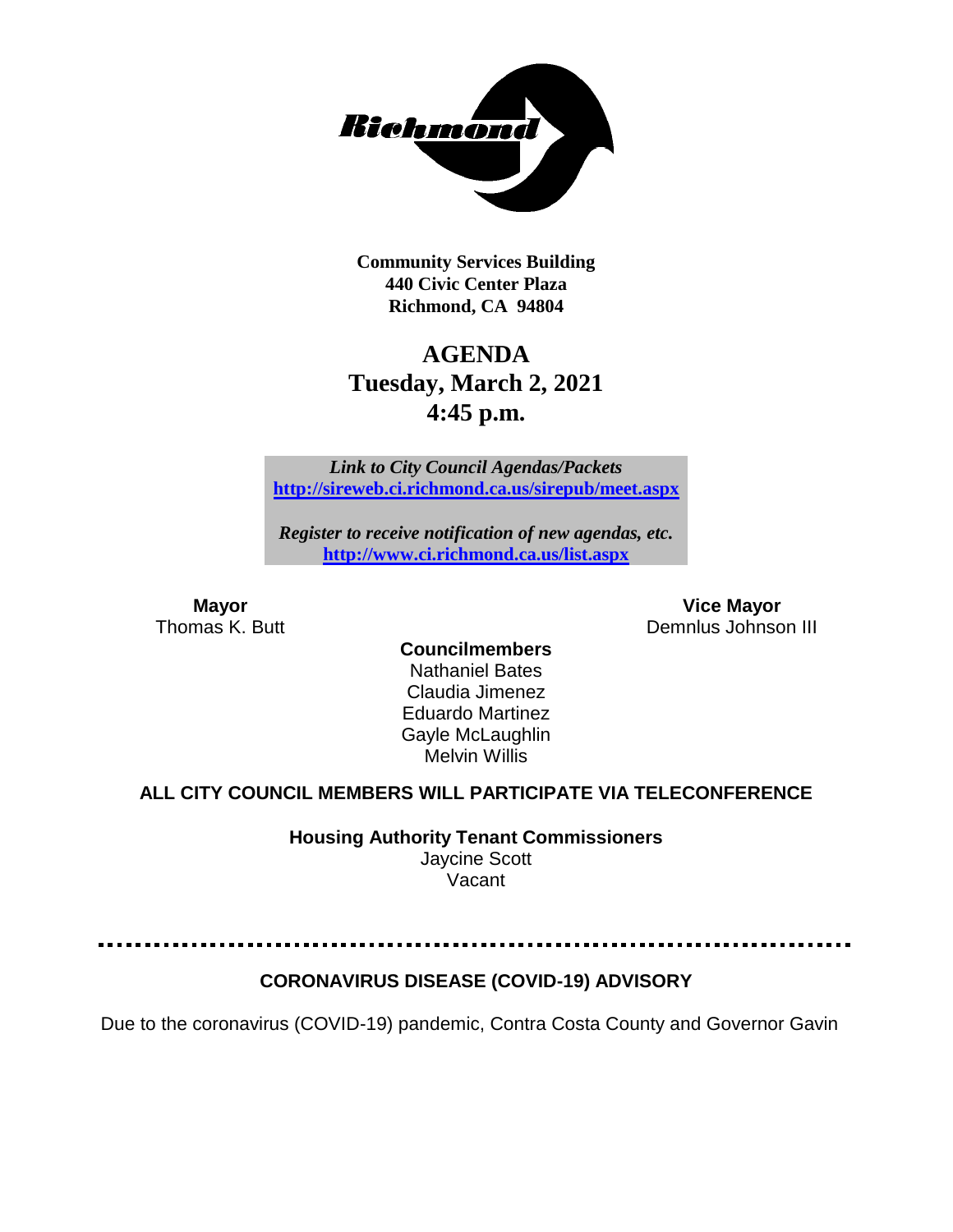Newsom have issued multiple orders requiring sheltering in place, social distancing, and reduction of person-to-person contact. Accordingly, Governor Gavin Newsom has issued executive orders that allow cities to hold public meetings via teleconferencing. Both **<https://www.coronavirus.cchealth.org/>** and

**<http://www.ci.richmond.ca.us/3914/Richmond-Coronavirus-Info>** provide updated coronavirus information.

DUE TO THE SHELTER IN PLACE ORDERS, attendance at the City of Richmond City Council meeting will be limited to Council members, essential City of Richmond staff, and members of the news media. Public comment will be confined to items appearing on the agenda and will be limited to the methods provided below. Consistent with Executive Order N-29-20, this meeting will utilize teleconferencing only. The following provides information on how the public can participate in this meeting.

#### **How to watch the meeting from home:**

- 1. KCRT Comcast Channel 28 or AT&T Uverse Channel 99
- 2. Livestream online at<http://www.ci.richmond.ca.us/3178/KCRT-Live>

#### **Public comment may be submitted by mail, email and/or Zoom video conference in the manner that follows; provided that no member of the public may submit more than one verbal comment per agenda item.**

- **1.** Via mail received by 1:00 p.m. the day of the meeting, sent to 450 Civic Center Plaza, 3rd Floor, Office of the Clerk, Richmond, CA 94804.
- **2.** Via email to [cityclerkdept@ci.richmond.ca.us](mailto:cityclerkdept@ci.richmond.ca.us) by 1:00 p.m. the day of the meeting.

Emails *MUST* contain in the subject line 1) public comments – Open Session prior to Closed Session; 2) public comments – Open Forum; or 3) public comments agenda item #\_\_ [include the agenda item number]. All such email will be posted on-line and emailed to the City Council before the meeting is called to order. The Clerk will prepare summaries of all such email and the summaries will be read into the record. **No individual email will be read into the record, only the summaries**. Due to the high volume of emails received, emails that do not contain the correct identifying information in the subject line may be overlooked and may not become part of the record. **Email received after 1:00 p.m. will not be summarized nor read into the record. Email received after 1:00 p.m. will, however, be posted on-line following the meeting as part of the supplemental materials attached to the meeting minutes.**

**3.** Via Zoom by video conference or by phone using the following link/call-in numbers – for Open Session and City Council:

**Please click the link below to join the webinar: [https://zoom.us/j/99312205643?pwd=MDdqNnRmS2k4ZkRTOWhlUldQOUF1Z](https://zoom.us/j/99312205643?pwd=MDdqNnRmS2k4ZkRTOWhlUldQOUF1Zz09) [z09](https://zoom.us/j/99312205643?pwd=MDdqNnRmS2k4ZkRTOWhlUldQOUF1Zz09) Passcode: ccmeeting**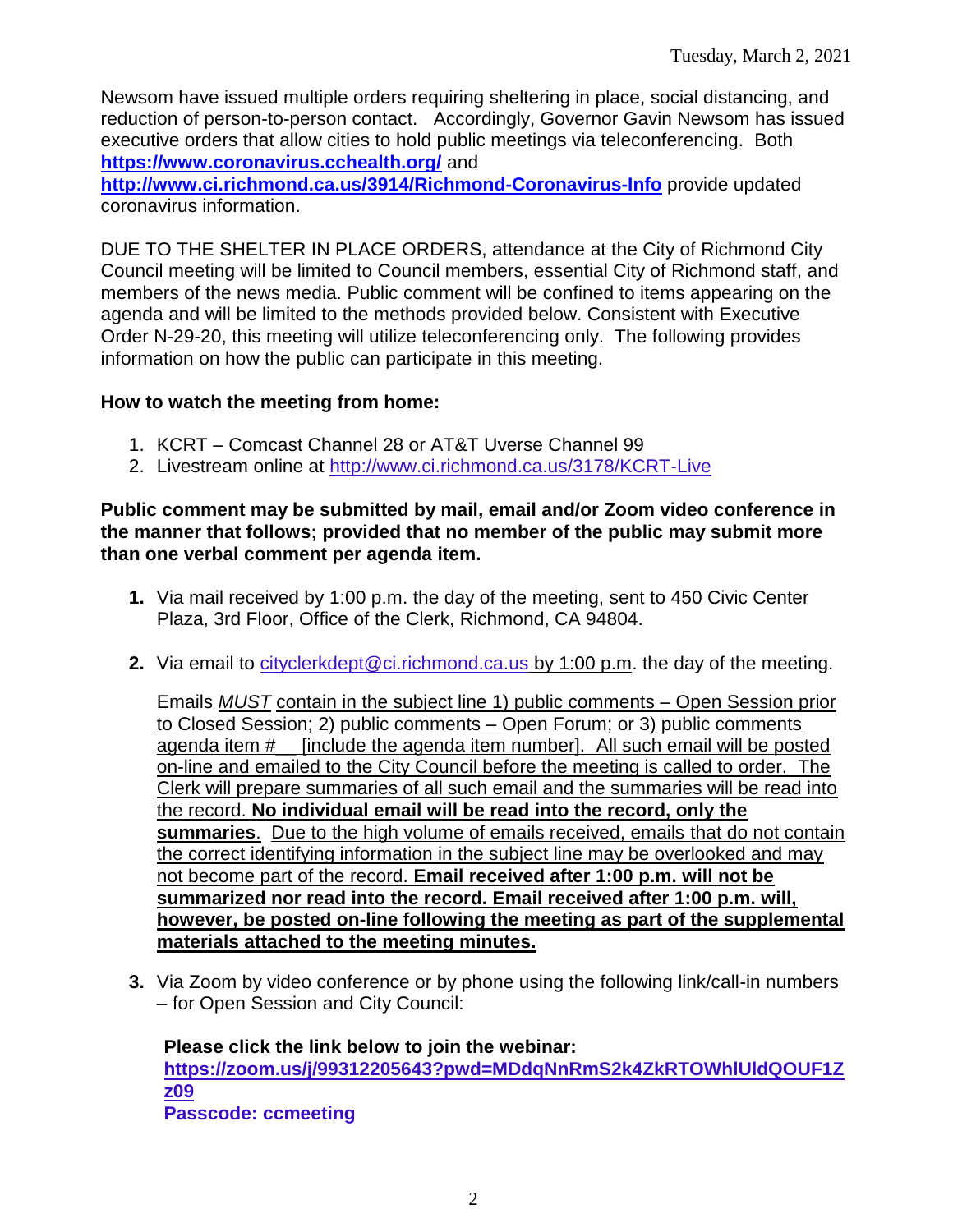**Or iPhone one-tap:**

**US: +16699006833,,99312205643# or +13462487799,,99312205643# Or Telephone:**

**Dial (for higher quality, dial a number based on your current location): US: +1 669 900 6833 or +1 346 248 7799 or +1 253 215 8782 or +1 312 626 6799 or +1 929 205 6099 or +1 301 715 8592 Webinar ID: 993 1220 5643**

International numbers available: <https://zoom.us/u/aehrwCgISx>

a. To comment by video conference, click on the Participants button at the bottom of your screen and select the "**Raise Your Hand**" button to request to speak when Public Comment is being asked for. Speakers will be called upon in the order they select the "Raise Your Hand" feature. When called upon, you will be unmuted. After the allotted time, you will then be re-muted. \*\*

b. To comment by phone, you will be prompted to "Raise Your Hand" by pressing "**\*9**" to request to speak when Public Comment is asked for. When called upon, you will be unmuted. After the allotted time, you will then be re-muted. Instructions of how to raise your hand by phone are available at: [https://support.zoom.us/hc/en-us/articles/201362663 -Joining-a-meeting-by](https://support.zoom.us/hc/en-us/articles/201362663)[phone.](https://support.zoom.us/hc/en-us/articles/201362663) \*\*

\*\*The clerk will announce the item number and ask individuals who would like to address the Council to raise their hand. After the clerk reads the item into the record, the request to speak period on the item will be closed.

**Open Forum for Public Comment:** Individuals who would like to address the City Council on matters not listed on the agenda or on items remaining on the consent calendar may do so under Open Forum. The amount of time allotted to individual speakers shall be determined based on the number of persons requesting to speak during this item. **The time allocation for each speaker will be as follows:** 15 or fewer speakers, a maximum of 2 minutes; 16 to 24 speakers, a maximum of 1 and one-half minutes; and 25 or more speakers, a maximum of 1 minute.

*The City cannot guarantee that its network and/or the site will be uninterrupted. To ensure that the City Council receives your comments, you are strongly encouraged to submit your comments in writing in advance of the meeting.* 

#### **Record of all public comments:**

All public comments will be considered a public record, put into the official meeting record. All public comments will be available after the meeting as supplemental materials and will be posted as an attachment to the meeting minutes when the minutes are posted: [http://www.ci.richmond.ca.us/Archive.aspx?AMID=31.](http://www.ci.richmond.ca.us/Archive.aspx?AMID=31)

## **Procedures for Removing Consent Calendar Items from the Consent Calendar**

Councilmembers and members of the public who wish to remove an item from the consent calendar must comply with the following procedures in order to remove an item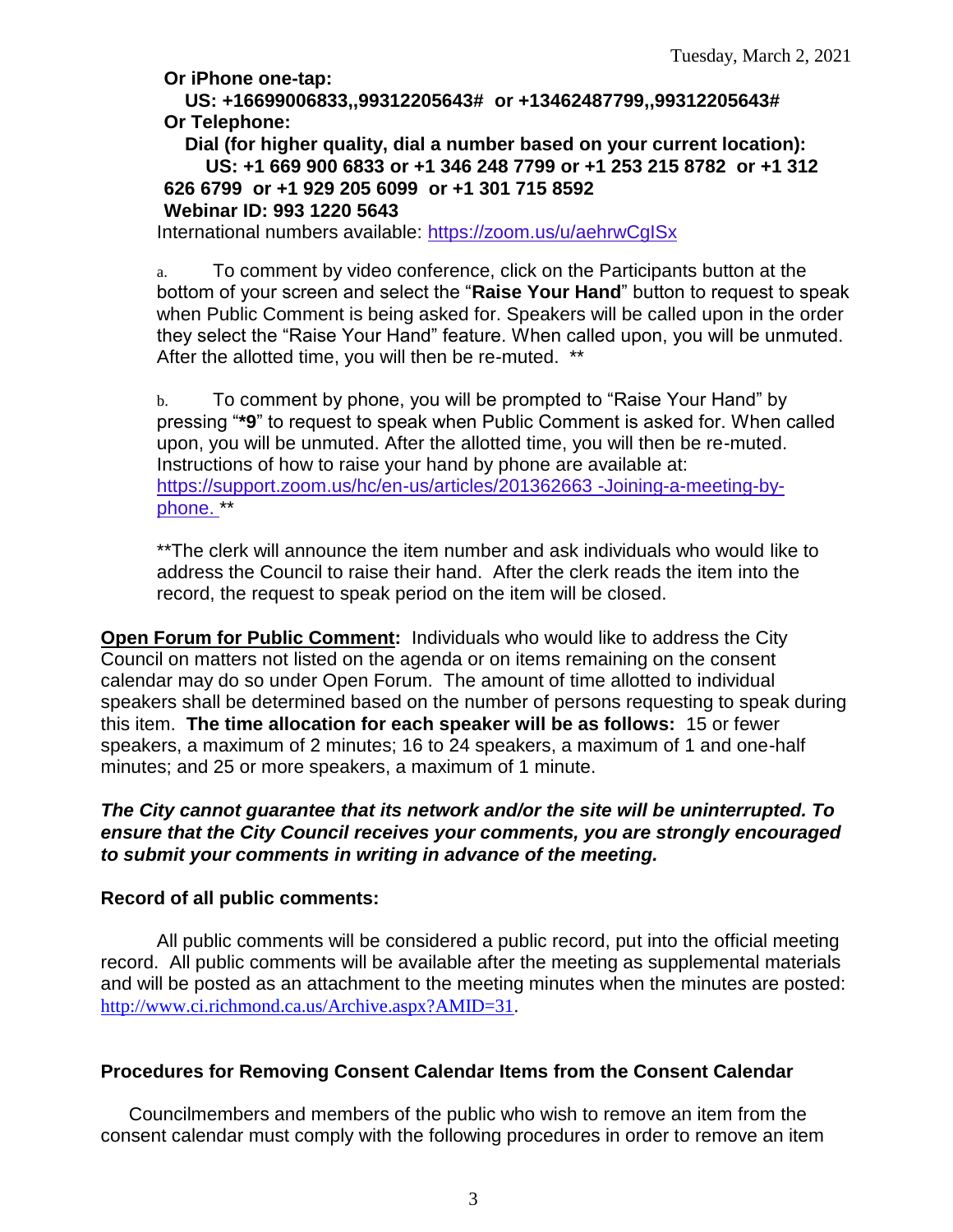from the consent calendar:

- 1. Telephone or email a City staff member who has knowledge of the subject matter by 2:00 p.m. on the day of meeting. Any staff member shown as an author of the agenda report for the particular item has knowledge of the subject matter and may be called.
- 2. Inform the City Clerk's Office by email at [cityclerkdept@ci.richmond.ca.us](mailto:cityclerkdept@ci.richmond.ca.us) or by phone at 510-620-6513, ext. 9, by 3:00 p.m. that they discussed the matter with staff with knowledge of the subject matter and that such Councilmember or member of the public, nonetheless, desires the item to be removed from the consent calendar for discussion.

Staff will be informed by the City Clerk's Office as soon as reasonably practicable after notice of the request to remove the item from the consent calendar. Staff may attend the meeting remotely.

#### **Accessibility for Individuals with Disabilities**

Upon request, the City will provide for written agenda materials in appropriate alternative formats, or disability-related modification or accommodation, including auxiliary aids or services and sign language interpreters, to enable individuals with disabilities to participate in and provide comments at/related to public meetings. Please submit a request, including your name, phone number and/or email address, and a description of the modification, accommodation, auxiliary aid, service or alternative format requested at least two days before the meeting. Requests should be emailed to [cityclerkdept@ci.richmond.ca.us](mailto:cityclerkdept@ci.richmond.ca.us) or submitted by phone at 510-620-6513, ext. 9, or 510-620-6509. Requests made by mail to City Clerk's Office, City Council meeting, 450 Civic Center Plaza, Richmond, CA 94804 must be received at least two days before the meeting. Requests will be granted whenever possible and resolved in favor of accessibility.

#### **Effect of Advisory on In-person public participation**

During the pendency of the Executive Order N-29-20, the language in this Advisory portion of the agenda supersedes any language below in the meeting procedures contemplating inperson public comment.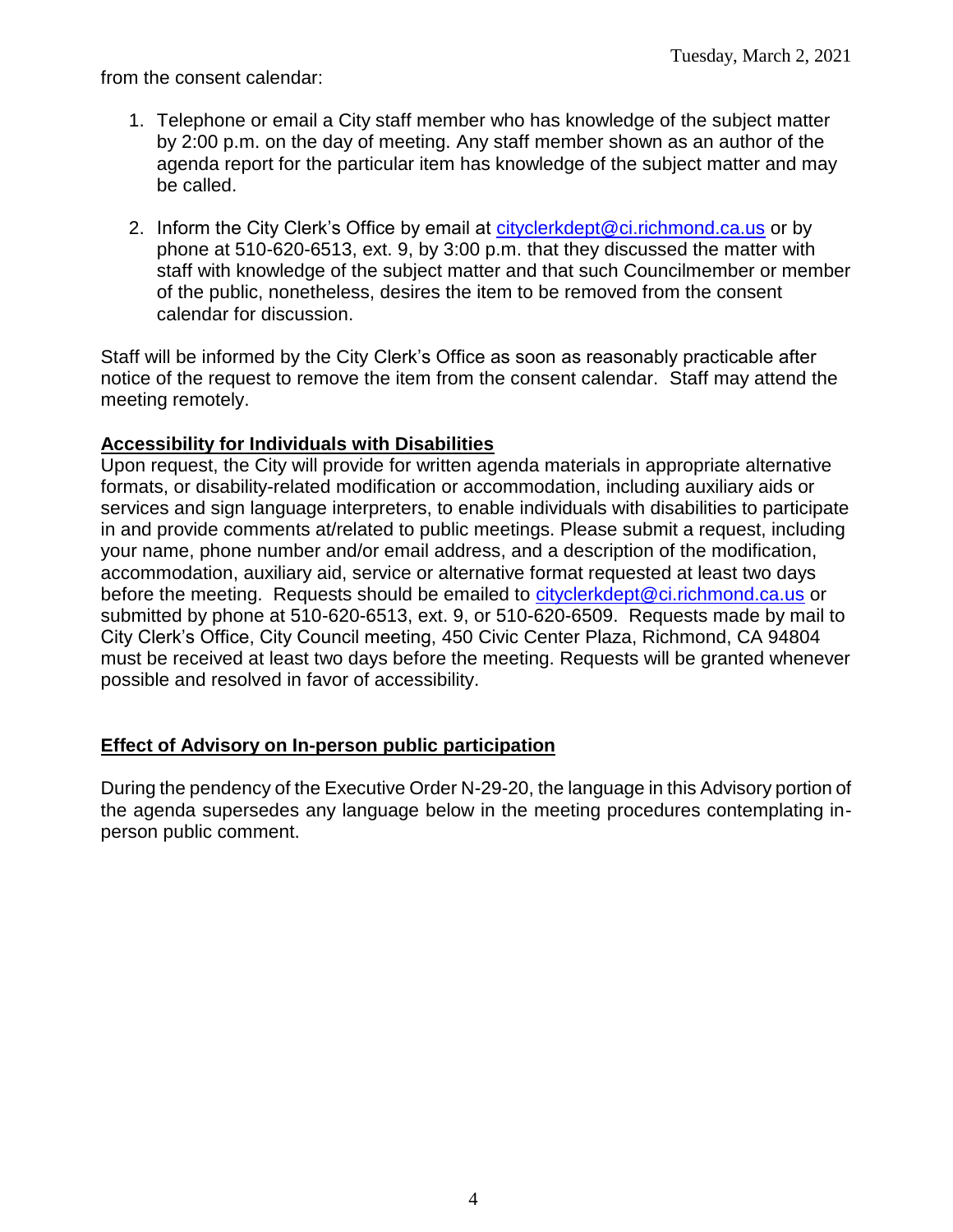# **MEETING PROCEDURES**

The City of Richmond encourages community participation at its City Council meetings and has established procedures that are intended to accommodate public input in a timely and time-sensitive way. As a courtesy to all members of the public who wish to participate in City Council meetings, please observe the following procedures:

**PUBLIC COMMENT ON AGENDA ITEMS:** Anyone who desires to address the City Council on items appearing on the agenda must complete and file a pink speaker's card with the City Clerk **prior** to the City Council's consideration of the item. Once the City Clerk has announced the item, no person shall be permitted to speak on the item other than those persons who have submitted their names to the City Clerk. Your name will be called when the item is announced for discussion. **Each speaker will be allowed up to TWO (2) MINUTES to address the City Council on NON-PUBLIC HEARING items listed on the agenda. Speakers are allowed up to THREE (3) minutes on PUBLIC HEARING items.**

**CONSENT CALENDAR:** Consent Calendar items are considered routine and will be enacted, approved or adopted by one motion unless a request for removal for discussion or explanation is received from the audience or the City Council. A member of the audience requesting to remove an item from the consent calendar that is sponsored by City staff must first complete a speaker's card and discuss the item with a City staff person who has knowledge of the subject material **prior** to filing the card with the City Clerk and **prior** to the City Council's consideration of Agenda Review. Councilmembers who request to remove an item from the consent calendar must do so during Agenda Review. An item removed from the Consent Calendar may be placed anywhere on the agenda following the City Council's agenda review.

**CONDUCT AT MEETINGS:** Richmond City Council meetings are limited public forums during which the City strives to provide an open, safe atmosphere and promote robust public debate. Members of the public, however, must comply with state law, as well as the City's laws and procedures and may not actually disrupt the orderly conduct of these meetings. The public, for example, may not shout or use amplifying devices, must submit comment cards and speak during their allotted time, may not create a physical disturbance, may not speak on matters unrelated to issues within the jurisdiction of the City Council or the agenda item at hand, and may not cause immediate threats to public safety.

**CITY HARASSMENT POLICY:** The City invites public comment and critique about its operations, including comment about the performance of its public officials and employees, at the public meetings of the City Council and boards and commissions. However, discriminatory or harassing comments about or in the presence of City employees, even comments by third parties, may create a hostile work environment, if severe or pervasive. The City prohibits harassment against an applicant, employee, or contractor on the basis of race, religious creed, color, national origin, ancestry, physical disability, medical condition, mental disability, marital status, sex (including pregnancy, childbirth, and related medical conditions), sexual orientation, gender identity, age or veteran status, or any other characteristic protected by federal, state or local law. In order to acknowledge the public's right to comment on City operations at public meetings, which could include comments that violate the City's harassment policy if such comments do not cause an actual disruption under the Council Rules and Procedures, while taking reasonable steps to protect City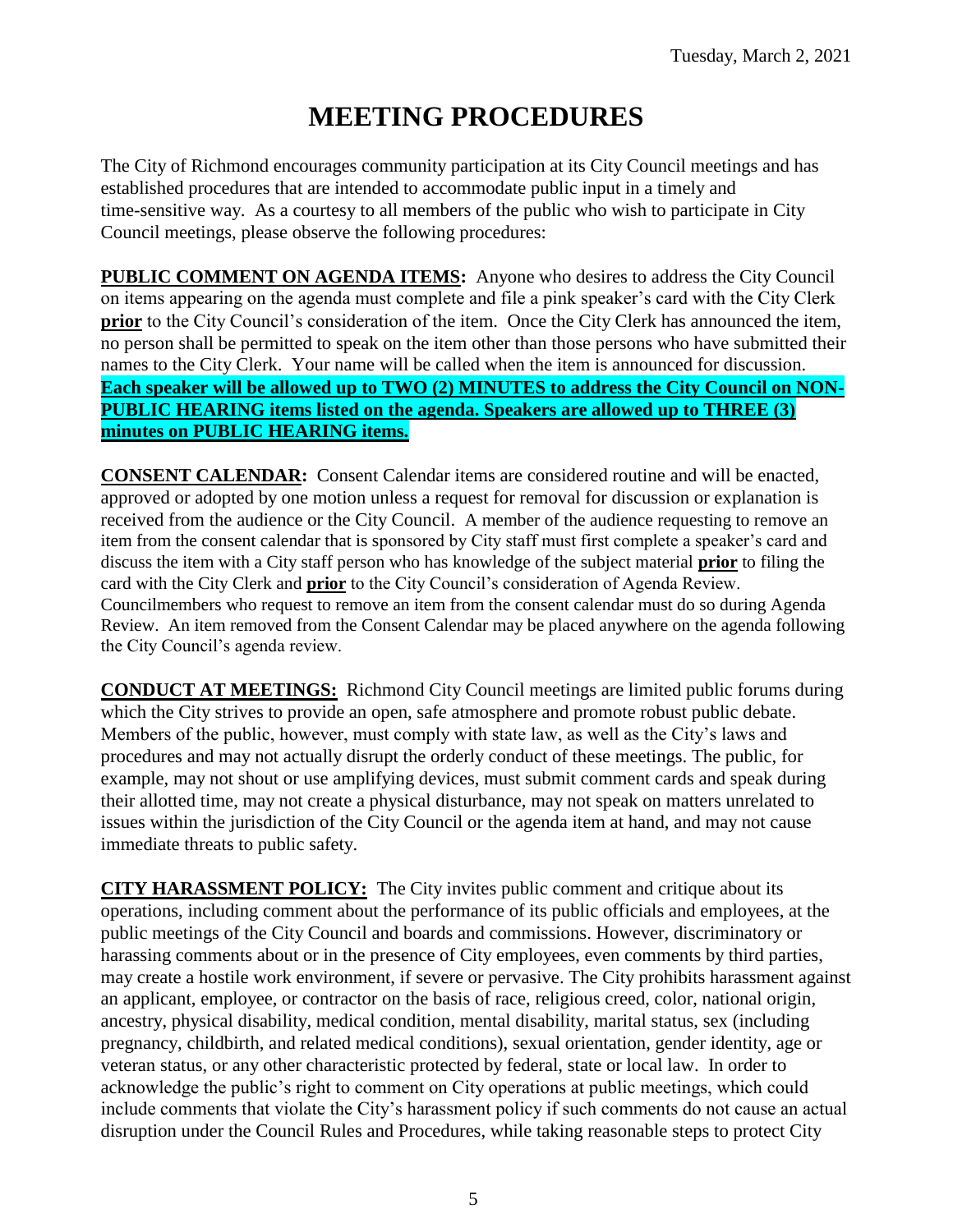employees from discrimination and harassment, City Boards and Commissions shall adhere to the following procedures. If any person makes a harassing remark at a public meeting that violates the above City policy prohibiting harassment, the presiding officer of the meeting may, at the conclusion of the speaker's remarks and allotted time: (a) remind the public that the City's Policy Regarding Harassment of its Employees is contained in the written posted agenda; and (b) state that comments in violation of City policy are not condoned by the City and will play no role in City decisions. If any person makes a harassing remark at a public meeting that violates the above City policy, any City employee in the room who is offended by remarks violating the City's policy is excused from attendance at the meeting. No City employee is compelled to remain in attendance where it appears likely that speakers will make further harassing comments. If an employee leaves a City meeting for this reason, the presiding officer may send a designee to notify any offended employee who has left the meeting when those comments are likely concluded so that the employee may return to the meeting. The presiding officer may remind an employee or any council or board or commission member that he or she may leave the meeting if a remark violating the City's harassment policy is made. These procedures supplement the Council Rules and Procedures relating to disruption of orderly conduct at Council meetings.

Any law enforcement officer on duty or whose service is commanded by the presiding officer shall be Sergeant-at-Arms of the Council meetings. He/she, or they, shall carry out all orders and instructions given by the presiding officer for the purpose of maintaining order and decorum at the Council meetings (City Council Rules of Procedure and Order Section III F, RMC Section 2.12.030).

**\*\*\*\*\*\*\*\*\*\*\*\*\*\*\*\*\*\*\*\*\*\*\*\*\*\*\*\*\*\*\*\*\*\*\*\*\*\*\*\*\*\*\*\*\*\*\*\*\*\*\*\*\*\*\*\*\*\***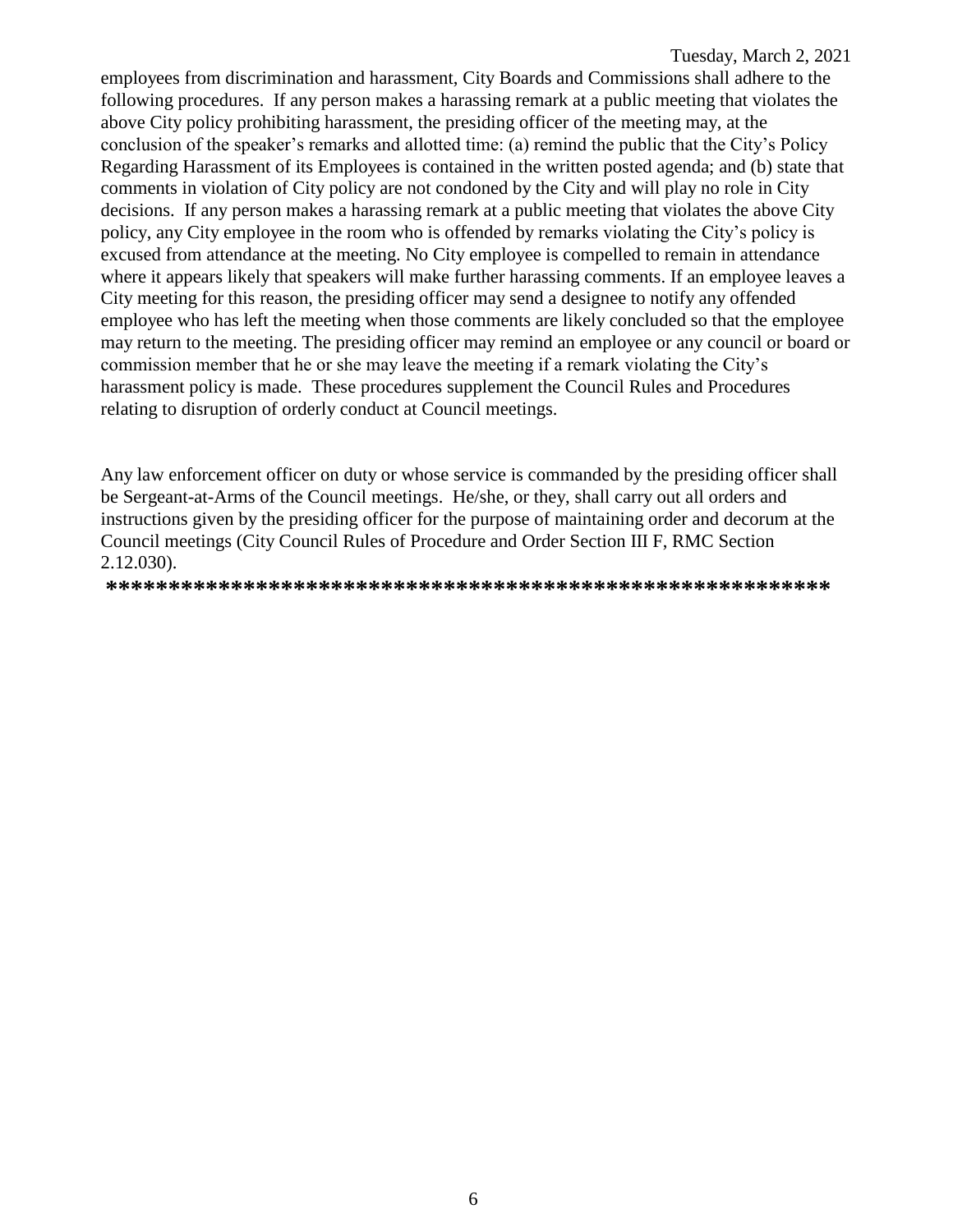# **OPEN SESSION TO HEAR PUBLIC COMMENT BEFORE CLOSED SESSION**

4:45 p.m.

#### **A. ROLL CALL**

#### **B. PUBLIC COMMENT BEFORE CLOSED SESSION**

#### **C. ADJOURN TO CLOSED SESSION**

# **CLOSED SESSION**

Shimada Room of the Community Services Building

#### **CITY COUNCIL**

PUBLIC EMPLOYEE PERFORMANCE EVALUATION (Government Code Section 54957):

Title: City Clerk

CONFERENCE WITH LABOR NEGOTIATORS (Government Code Section 54957.6):

Agency Representative: Mayor Tom Butt Unrepresented Employee: City Clerk

Agency Representatives: Jack Hughes Employee organizations:

- 1. SEIU Local 1021 Full Time Unit
- 2. SEIU Local 1021 Part Time Unit
- 3. IFPTE Local 21 Mid-Level Management Unit
- 4. IFPTE Local 21 Executive Management Unit
- 5. Richmond Police Officers Association RPOA
- 6. Richmond Police Management Association RPMA
- 7. IAFF Local 188
- 8. Richmond Fire Management Association RFMA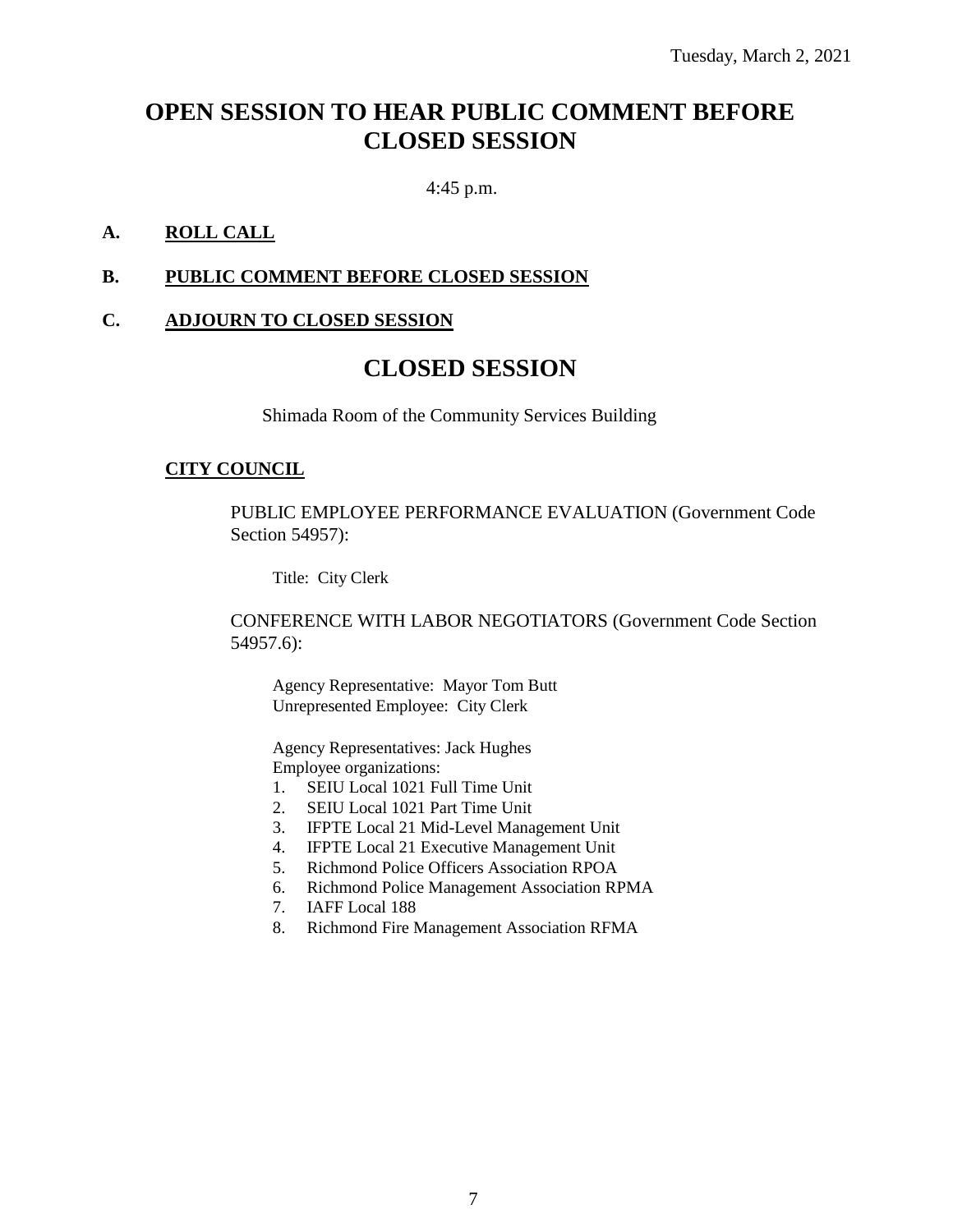# **REGULAR MEETING OF THE RICHMOND CITY COUNCIL**

6:30 p.m.

#### **A. ROLL CALL**

- **B. STATEMENT OF CONFLICT OF INTEREST**
- **C. AGENDA REVIEW**

#### **D. REPORT FROM THE CITY ATTORNEY OF FINAL DECISIONS MADE DURING CLOSED SESSION**

- **E. REPORT FROM THE CITY MANAGER**
- **F. OPEN FORUM FOR PUBLIC COMMENT**

#### **G. CITY COUNCIL CONSENT CALENDAR**

- **G-1.** APPROVE the purchase of a breathing air compressor from Bauer Compressors, Inc. in the amount of \$68,628.63 - Fire Department (Interim Chief Brian Kelly 307-8041).
- **G-2.** ADOPT a resolution authorizing the execution of a construction contract with Ghilotti Bros., Inc., for construction of the Yellow Brick Road Project in an amount not to exceed \$7,542,695.05, which includes a 10% contingency (\$685,699.55) - Public Works Department (Tawfic Halaby 621-1612).
- **G-3.** APPROVE the minutes of the February 2, 2021, Regular Meeting of the City Council - City Clerk's Office (Pamela Christian 620-6513).
- **G-4.** AUTHORIZE the city manager or designee to execute all necessary agreements with ZNE Alliance (firm awarded CEC grant) to implement the Phase II California Energy Commission grant from the California Energy Commission for Advanced Energy Communities initiatives; and APPROPRIATE \$345,715 of grant-funds to prepare an AEC Environmental Dashboard, the Richmond AEC Data Exchange Procedures Manual, and the AEC Open Data Guidebook to the City Manager's Office, Economic Development Division with a grant term through March 2025 - City Manager's Office (Shasa Curl/Thomas Omolo 620- 6512).
- **G-5.** AUTHORIZE the city manager to execute an indemnification agreement by the Open PACE program administrator, FortiFi, to indemnify the City as approved to form by the city attorney - City Manager's Office, Economic Development (Shasa Curl/Samantha Carr 620-6512).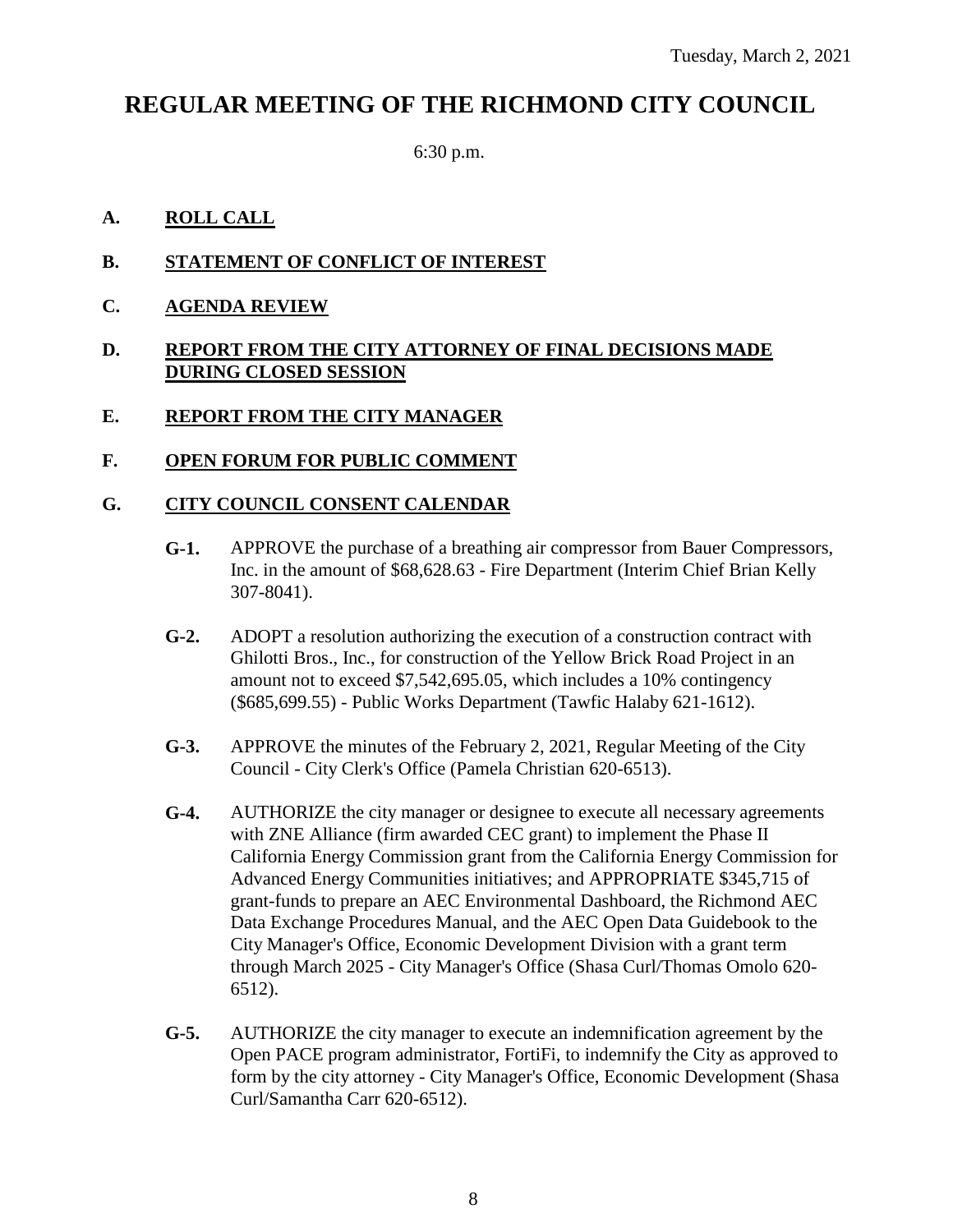- **G-6.** AUTHORIZE the City Manager's Office to enroll in the Polco/National Research Center's National Citizen Survey Program in order to conduct a 2021 survey of City of Richmond residents at a cost not to exceed \$30,000 - City Manager's Office (Laura Snideman/LaShonda White 620-6512).
- **G-7.** ADOPT a resolution authorizing placement of liens and special assessments for unpaid garbage collection service fees on County property tax records – Finance Department (Belinda Brown/Antonio Banuelos 620-6741).
- **G-8.** RECEIVE the City's Investment and Cash Balance Report for the month of January 2021 - Finance Department (Belinda Brown/Delmy Cuellar 620-6790).
- **G-9.** RECEIVE a report summarizing non-contractual discretionary pays' status and the implementation of Special Assignment Pay and APPROVE the establishment of the Special Assignment Pay - Human Resources Department (Anil Comelo 620-6609).
- **G-10.** APPROVE a construction agreement with NBC Construction & Engineering, Inc. to provide fencing at the Point Potrero Marine Terminal in an amount not to exceed \$34,158 - Port Department (Shasa Curl/Alan Wolken 215-4600).
- **G-11.** APPROVE four new legal services agreements and first amendments to two existing legal services agreements with Maloney Employment Law, Manning & Kass, Ellrod, Ramirez & Trester, McNamara, Ney, Beatty, Slattery, Borges & Ambacher, Newdorf Legal, Allen Glaessner Hazelwood & Werth and Best, Best & Krieger to represent the City of Richmond in pending and future employment, dangerous condition, police/tort defense and other municipal law litigation in state and federal court - City Attorney's Office (Teresa Stricker 620-6509).
- **G-12.** PROCLAMATION declaring February 28, 2021 as Rare Disease Day in the City of Richmond - Office of the Mayor (Mayor Tom Butt 620-6503).
- **G-13.** PROCLAMATION declaring March 2021 as Women's History Month in the City of Richmond - Office of the Mayor (Mayor Tom Butt 620-6503).
- **G-14.** PROCLAMATION declaring March 10, 2021, as Tibetan Uprising Day in the City of Richmond - Office of the Mayor (Mayor Tom Butt 620-6503).
- **G-15.** AUTHORIZE the city manager to execute an Amended and Restated Promissory Note and Regulatory Agreement with Richmond Neighborhood Housing Services, to extend the term of the Loan for an additional 20 years for affordable housing purposes for the triplex located at 561-565 South 29th Street, in the amount of \$104,406.94 (the "Loan") - Community Development Department (Lina Velasco 620-6706).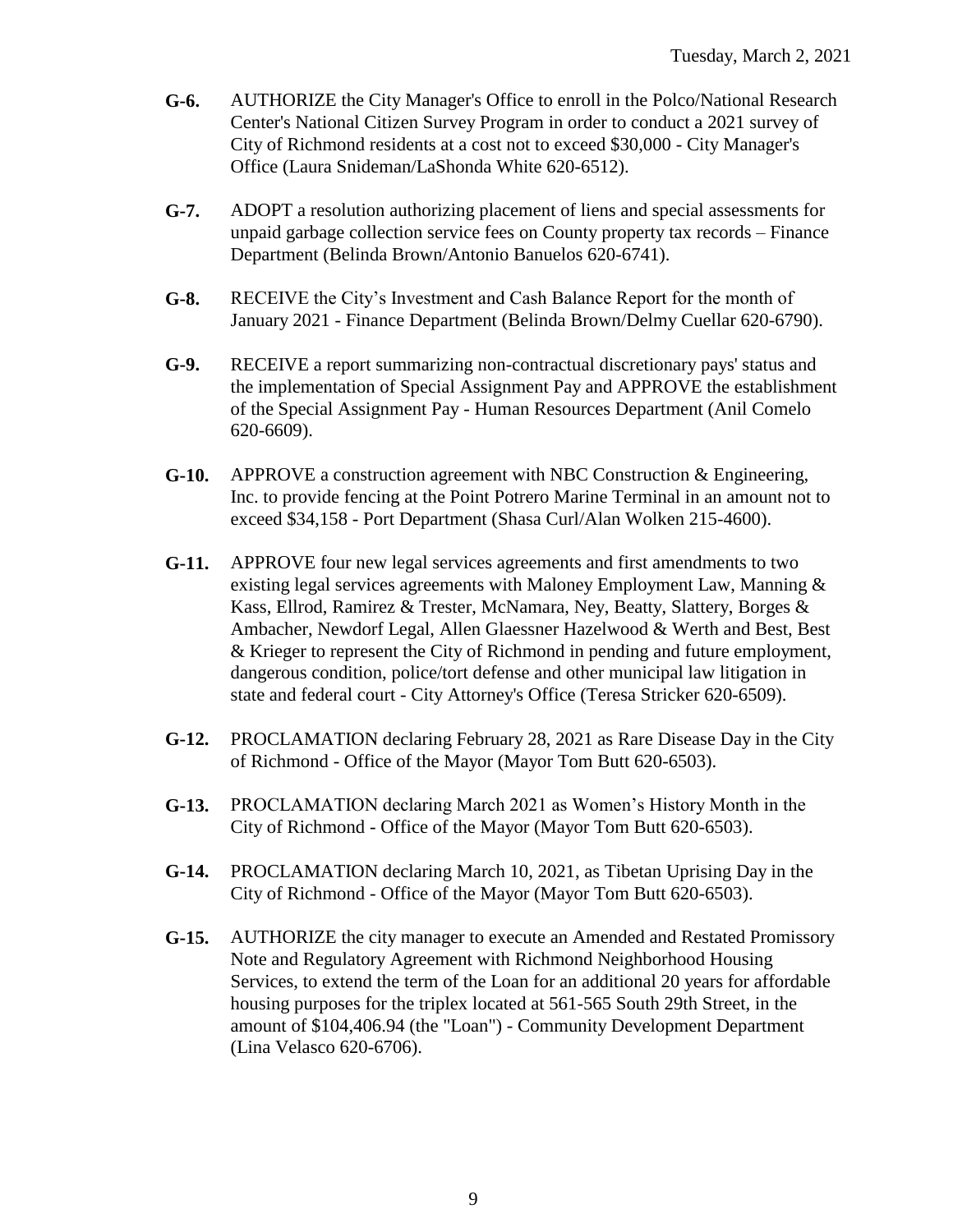- **G-16.** ADOPT an ordinance (second reading) amending RMC chapter 14.46 Neighborhood Parking Regulations, section 14.46.005 Definitions, section 14.46.010 (a) Neighborhood parking zones, section 14.46.010 (b) Electric Vehicle Charging, section 14.46.010 (c) Car Share, section 14.46.020 Installation and maintenance of parking revenue equipment, section 14.46.030 Curbs, street lines, markings and parklets, section 14.46.050 Unlawful parking in on-street parking spaces, section 14.46.070 Unlawful parking in off-street parking spaces, section 14.46.030, 14.46.100 Rates charged for use of parking spaces, 14.46.130 Notice of parking violation and vehicle removal, section 14.46.140 Disposition and use of revenue, 14.56 Neighborhood Permit Parking, section 14.56.020 (a) Legislative Findings, section (b) Specific Findings, section 14.56.030 (k) Definitions, section14.56.060 (b) Designation process of a neighborhood permit parking area, section 14.56.080 (b)(3) Issuance of vehicle parking permits, section 14.56.090 Visitor permits, section 14.56.150 Revocation of permits, section 14.56.170 (b) Deletion of streets from neighborhood permit parking areas, section 14.44 Stopping, Standing, or Parking Restricted or Prohibited on Certain Streets, section 14.40.150 Parking in city-owned or operated lots, section 14.40.210 Parking areas for electric or low emission vehicles, section 14.08 Traffic Administration, and section 2.62 Administrative Citations - Library and Community Services Department (Jim Nantell/Denée Evans 621-1718).
- **G-17.** ADOPT a resolution to ACCEPT and APPROPRIATE into the Fiscal Year 2020-2021 budget \$87,500 in grant-funds received from Marin Clean Energy, \$364,500 in state pass-through grant-funds received from the Construction Trades Workforce Initiative, and \$47,500 in state pass-through grant-funds received from the Alameda County Office of Education - Library and Community Services Department (Jim Nantell/Jill Perry 307-8012)
- **G-18.** ADOPT a resolution approving the application to revitalize Dirt World with Statewide Park Development and Community Revitalization Program Grant funds - Library and Community Services Department (Jim Nantell/Jene Levine-Snipes 307-8132)

## **H. BUDGET SESSION**

- **H-1.** RECEIVE a presentation and ADOPT budget guiding principles City Manager's Office (Laura Snideman/LaShonda White 620-6512). **This item was continued from the February 23, 2021, meeting.**
- **H-2.** RECEIVE updates on the Fiscal Year 2020-21 budget, overtime reports, and City bonds; and DIRECT staff on which option to choose for the Pension Obligations Swap - Finance Department (LaShonda White 620-6512/Belinda Brown/Antonio Banuelos 620-6740).
- **H-3.** AUTHORIZE the city manager to fill four public works positions and the deputy fire chief position that were "frozen" as part of the Fiscal Year 2020-21 budget process - City Manager's Office (LaShonda White 620-6512).